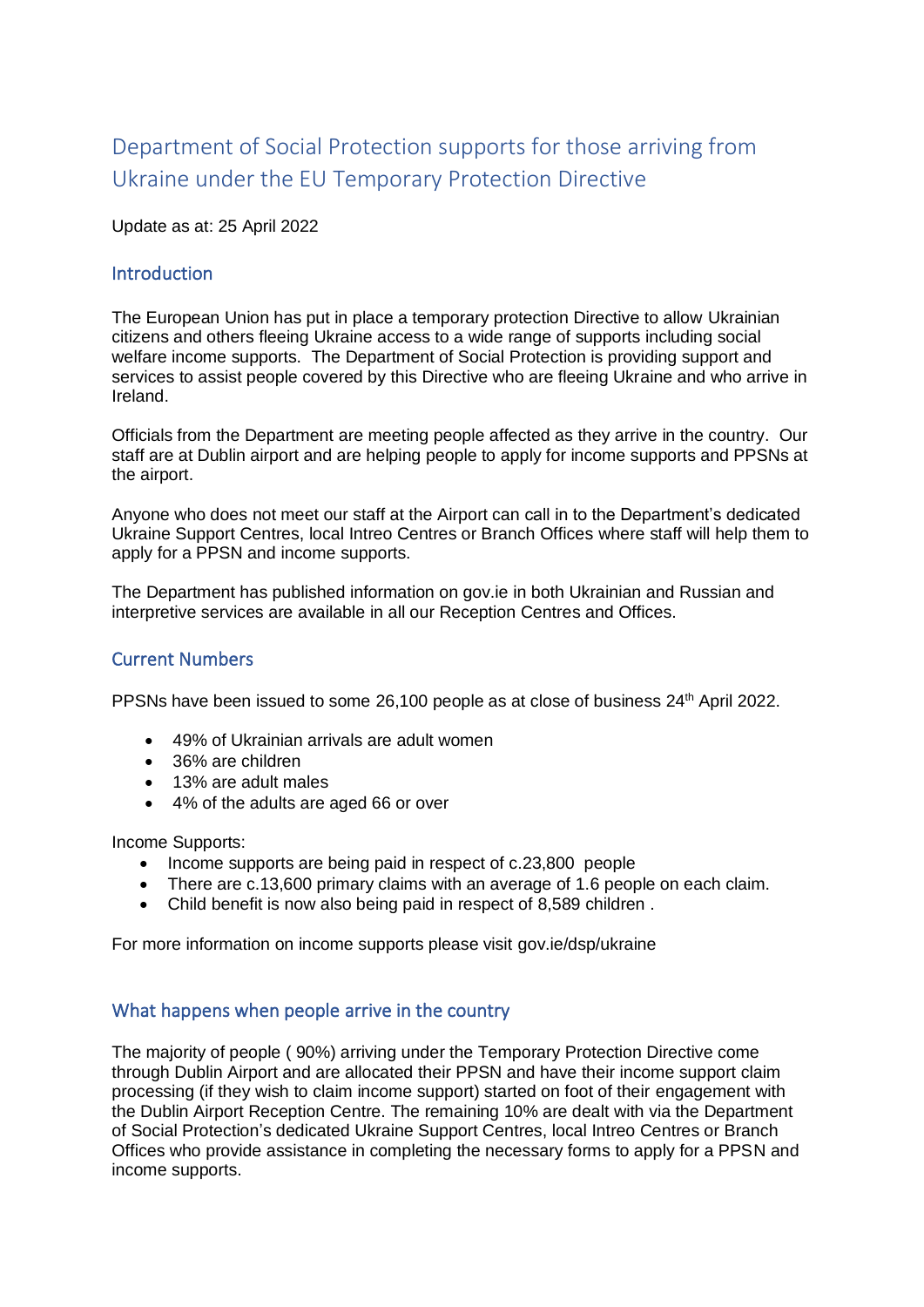When a person arrives through Dublin Airport: they meet with both Department of Justice and Department of Social Protection officials. If they require accommodation, they can also meet with officials from the International Protection Accommodation Services (IPAS). The person completes a form called a TPU1. The Department of Justice decides if the person is covered under the temporary protection Directive and uses the information on this form to issue a Temporary Protection letter to the person.

The Department of Social Protection gives the person who has completed the TPU1 a receipt letter confirming that they have applied for a PPSN and income support, if applicable.

The letter advises the person that

- Their PPSN will be processed in the coming days.
- After 5 business days their PPSN Award letter will be available for collection
	- o If they live in Dublin, Limerick or Cork they can visit the dedicated Ukraine Support Centre
	- $\circ$  If they live outside Dublin, Limerick or Cork they can visit their local Intreo **Office**
- If they have applied for income support, they will be contacted when this payment is available for collection, and advised where to collect it
- They are advised to keep the receipt letter in a safe place, and bring it with them to the Support Centre or Intreo Office when they visit
- If they move address, they must attend their dedicated Ukraine Support Centres in Dublin, Limerick or Cork or local Intreo Office to notify them of their new address as soon as possible
- To find their local Intreo Office they should visit [www.gov.ie](http://www.gov.ie/). The dedicated Ukraine Support Centres are located in:
	- o Cork Cork City PSC and PPSN Centre, Department of Social Protection, Hanover Street, Cork, T12 PX62
	- o Dublin Guild Building, Cork Street, Dublin 8, D08 XH90
	- o Limerick Dominick Street, Limerick, V94 X327

Where a person **has not come** through Dublin Airport: and so has not completed their TPU1 form and does not have a receipt letter they should attend the dedicated Ukraine Support Centres in Dublin, Limerick or Cork or their local Intreo Office as soon as possible.

### How does the person get their PPSN?

Where a person has requested accommodation IPAS assumes responsibility for that person and will arrange accommodation. When the person reaches their accommodation, they should **wait 5 business days** and then attend their local Ukraine Support Centres or Intreo Office to collect their PPSN Award Letter.

In some cases staff from the Department may visit the accommodation centre to deliver the PPSN Award Letters. If the person hasn't received their letter from Departmental staff after 5 days they should attend their local Ukraine Support Centres or Intreo Office (gov.ie/findyourintreo).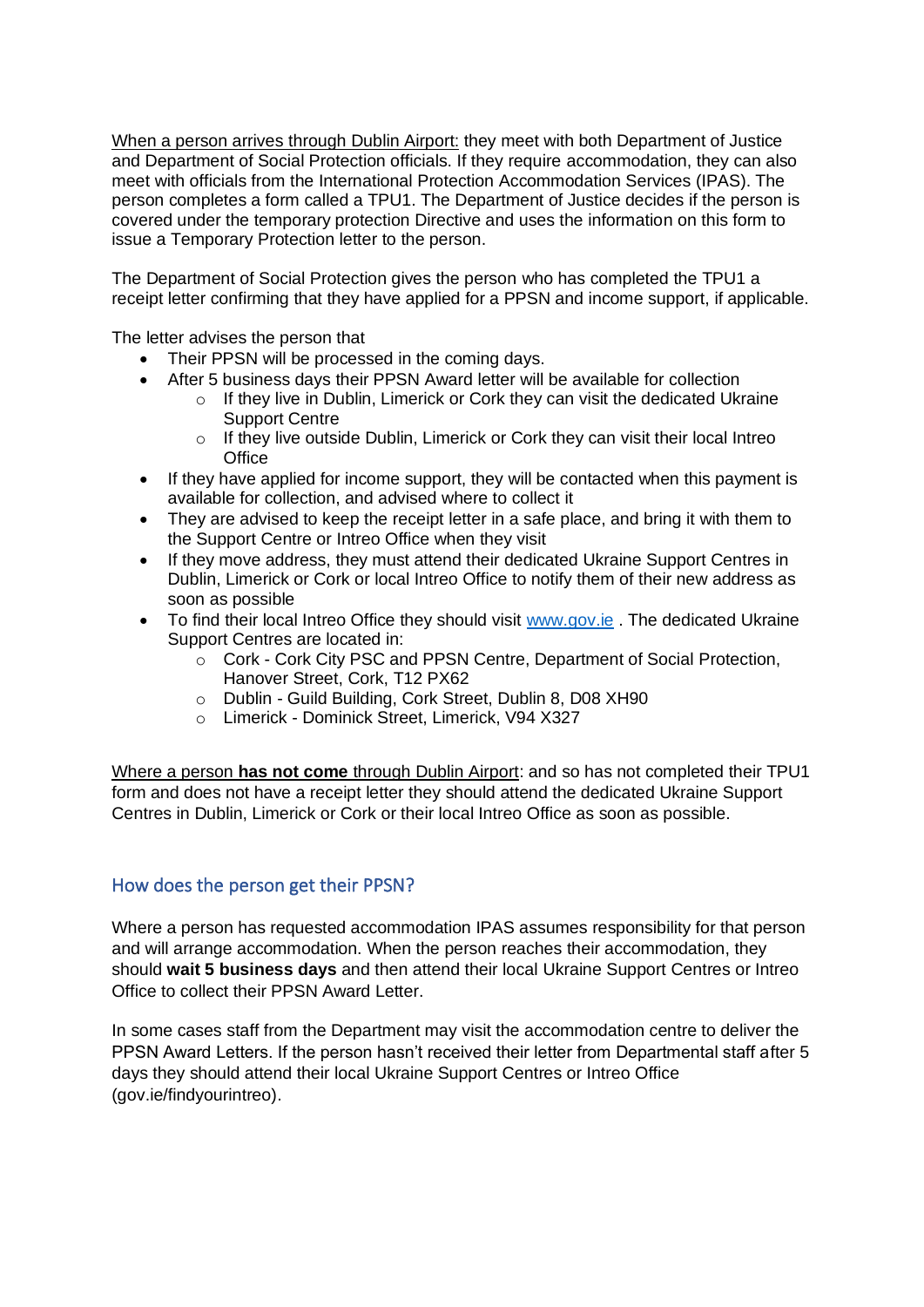#### How does the person get their income support payment?

The Department have put measures in place to fast track the processing of applications for income support. The information on the TPU1 form is used to process applications as quickly as possible. Where a person has been awarded income support the Department will contact them by phone or email to let them know where and when their payment is available for collection. The person will need to bring their PPSN Award Letter and their proof of identification with them to the Post Office to collect their payment.

### What happens if the person moves address?

If the person moves address, they must attend their local Intreo Office or one of the dedicated Ukraine Support Centres in Dublin, Limerick or Cork to notify them of their new address as soon as possible

To find their local Intreo Office they should visit [www.gov.ie](http://www.gov.ie/) . The dedicated Ukraine Support Centres are located in:

- Cork Cork City PSC and PPSN Centre, Department of Social Protection, Hanover Street, Cork, T12 PX62
- Dublin Guild Building, Cork Street, Dublin 8, D08 XH90
- Limerick Dominick Street, Limerick, V94 X327

The Department will then update their address and change their payment to their new local Post Office.

#### What happens if the person starts work?

If the person starts work, they must let the Department know as soon as possible. To do this they need to go to their local Intreo Office or one of the dedicated Ukraine Support Centres in Dublin, Limerick or Cork.

To find their local Intreo Office they should visit [www.gov.ie/](http://www.gov.ie/)findyourintreo. The dedicated Ukraine Support Centres are located in:

- Cork Cork City PSC and PPSN Centre, Department of Social Protection, Hanover Street, Cork, T12 PX62
- Dublin Guild Building, Cork Street, Dublin 8, D08 XH90
- Limerick Dominick Street, Limerick, V94 X327

They may still be entitled to some income supports while in work. Department staff will be able to advise the person of their continued entitlement to income supports, if any, and support them to apply for an appropriate payment.

#### Additional services

Employment Services are available through the network of Intreo Centres and [www.jobsireland.ie](http://www.jobsireland.ie/) to assist those arriving from Ukraine as they seek employment in the Irish labour market.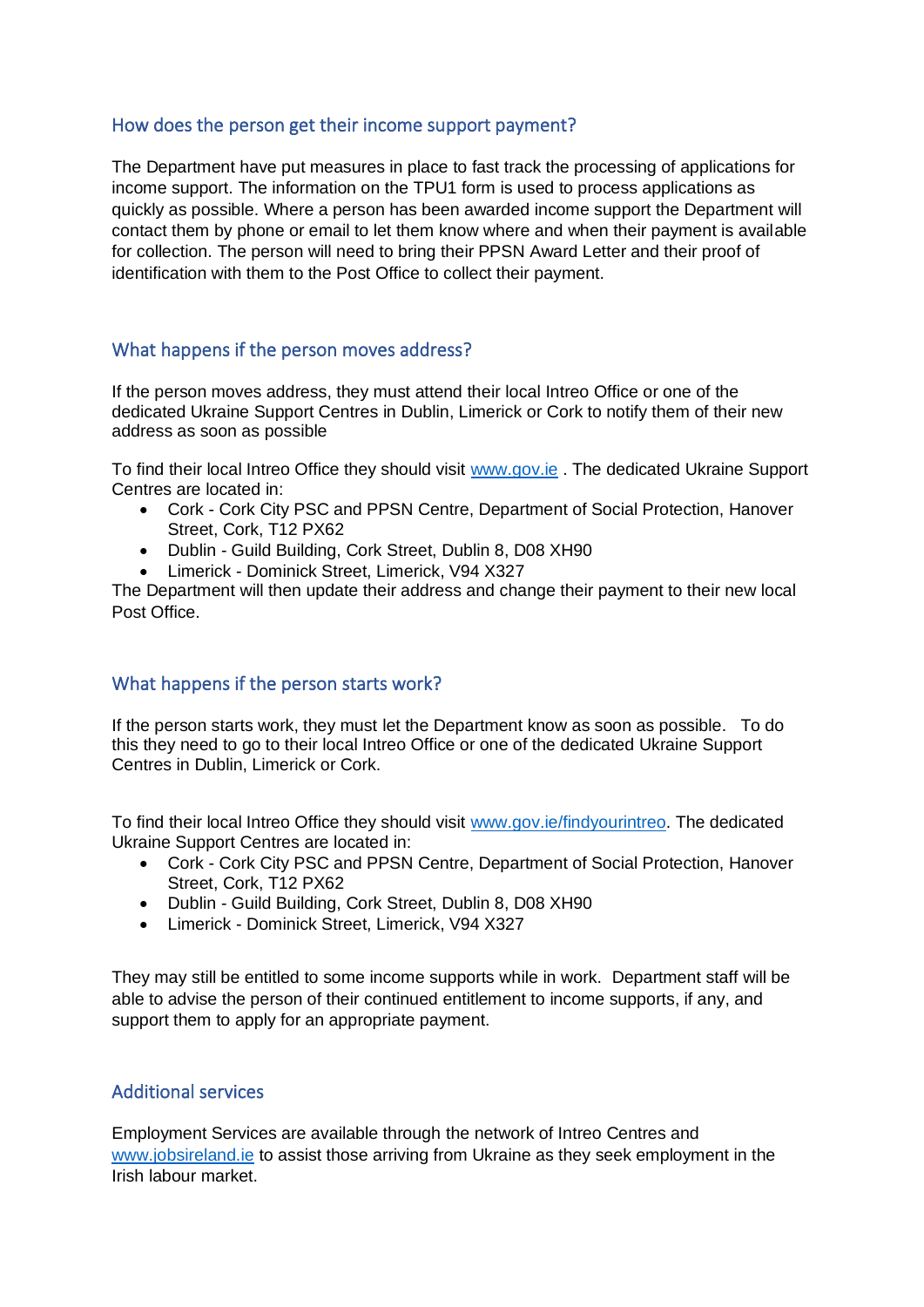A dedicated section on [www.jobsireland.ie,](http://www.jobsireland.ie/) has been developed to provide information on employment supports and opportunities for newly arrived Ukrainians. This is available in Ukrainian and Russian.

Employers across all sectors who wish to support Ukrainians through provision of employment opportunities, are advised to register on [www.jobsireland.ie](http://www.jobsireland.ie/) to advertise vacancies. This will enable Intreo Employment Services Officers to match the skills of those seeking employment with available work opportunities. Ukrainians seeking employment can also access the service directly to upload details of their skills and experience for matching with available employment opportunities.

Employment Services Officers are engaging with people on an outreach basis in central locations, including hotels or by inviting them into Intreo Centres. Translators are on hand in all venues.

The purpose of the initial engagement is to:

- 1. Engage with the person in terms of the person's proficiency in English, their qualifications, employment history and employment preference.
- 2. Provide information on employment opportunities via jobsireland.ie and with 'jobs walls' advertising local vacancies. Local employers who have indicated an interest in recruiting Ukrainians are being informed of events – where they cannot be facilitated to attend, Employment Services staff promote their vacancies on the day.
- 3. Provide information on the implications of taking up fulltime or part-time employment on their income support payments.
- 4. Assist them to apply for other social welfare payments where appropriate.

Other relevant stakeholders are invited to attend – especially the Education and Training Boards. Employment services are available on a voluntary walk-in basis in local Intreo Centres.

### What can I do to help?

You have a key role to play in supporting people when they arrive at their new accommodation and helping them to settle into our communities. In relation to Social Protection entitlements, it would be most helpful if:

- Where people are unsure about what to do next, you explain the information outlined above e.g., that people should wait 5 business days before visiting an office for their PPSN, that if people already have their PPSN and income support payment but have moved address they need to tell us as soon as possible
- And support people through these steps if needed

### Reminder of all useful links:

Gov.ie/Ukraine – a dedicated site with information on the Irish government's response to the Ukraine crisis, and all the government supports available

Gov.ie/dsp/Ukraine – a page with information on all social welfare supports for those affected, this information is available in both the Ukrainian and Russian languages

gov.ie/findyourintreo – this directory gives a list of the locations, contact details and opening hours of all our offices including the dedicated Ukraine Support Centres